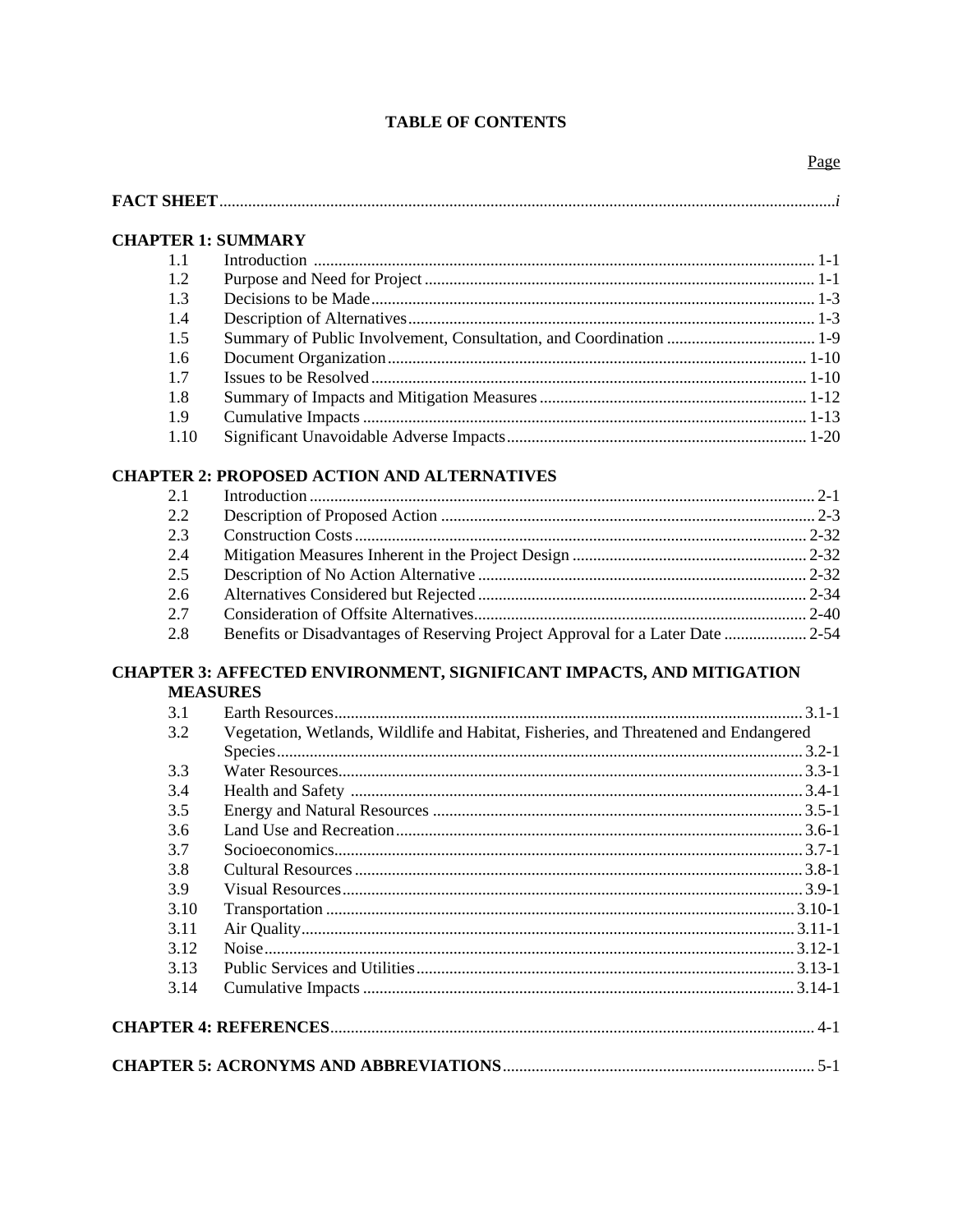# **List of Tables**

| Table $1-1$ : |                                                                                      |  |
|---------------|--------------------------------------------------------------------------------------|--|
| Table 1-2:    |                                                                                      |  |
| Table 1-3:    |                                                                                      |  |
| Table 2-1:    |                                                                                      |  |
| Table 2-2:    |                                                                                      |  |
| Table 2-3:    |                                                                                      |  |
| Table 2-4:    |                                                                                      |  |
| Table 2-5:    | Estimated Type, Number, and Duration of Project Construction Equipment  2-21         |  |
| Table 2-6:    |                                                                                      |  |
| Table 2-7:    |                                                                                      |  |
| Table 2-8:    | Construction Labor Resource Loading (Approximate Number of Personnel)  2-29          |  |
| Table 2-9:    | Potential Annual Requirements of Energy Generation for a 60 Average Megawatt         |  |
|               |                                                                                      |  |
| Table 2-10:   |                                                                                      |  |
| Table 3.1-1:  | Summary of Potential Earth Resource Requirements and Potential Impacts 3.1-7         |  |
| Table 3.1-2:  | Estimated Cut and Fill Requirements for Proposed Turbines (Cubic Yards) 3.1-8        |  |
| Table 3.1-3:  | Estimated Gravel/Fill Import Quantities for Proposed Turbines                        |  |
|               |                                                                                      |  |
| Table 3.1-4:  | Estimated Quantities for Rock Export or Onsite Crushing for Proposed Turbines (Cubic |  |
|               |                                                                                      |  |
| Table 3.2-1:  | Summary of Habitats Associated with the Proposed Turbine Strings                     |  |
|               |                                                                                      |  |
| Table 3.2-2:  | Characteristics of Potential Stream Channel Crossings within the Project Area 3.2-20 |  |
| Table 3.2-3:  | Federal and State Protected Wildlife Species Identified by Federal and State         |  |
|               | Agencies as Potentially Occurring near or within the Project Area3.2-24              |  |
| Table 3.2-4:  | Potential Occurrence of Federal and State Protected Wildlife and Fish Species        |  |
|               |                                                                                      |  |
| Table 3.2-5:  | Summary of Potential Construction Impacts: Vegetation, Wetlands,                     |  |
|               | and Wildlife3.2-28                                                                   |  |
| Table 3.2-6:  |                                                                                      |  |
| Table 3.2-7:  |                                                                                      |  |
| Table 3.2-8:  |                                                                                      |  |
| Table 3.2-9:  |                                                                                      |  |
| Table 3.2-10: | Summary of Potential Operations and Maintenance and Decommissioning                  |  |
|               |                                                                                      |  |
| Table 3.2-11: | Summary of Projected Annual Mortality of Raptor, Passerine, and Bat Species          |  |
|               |                                                                                      |  |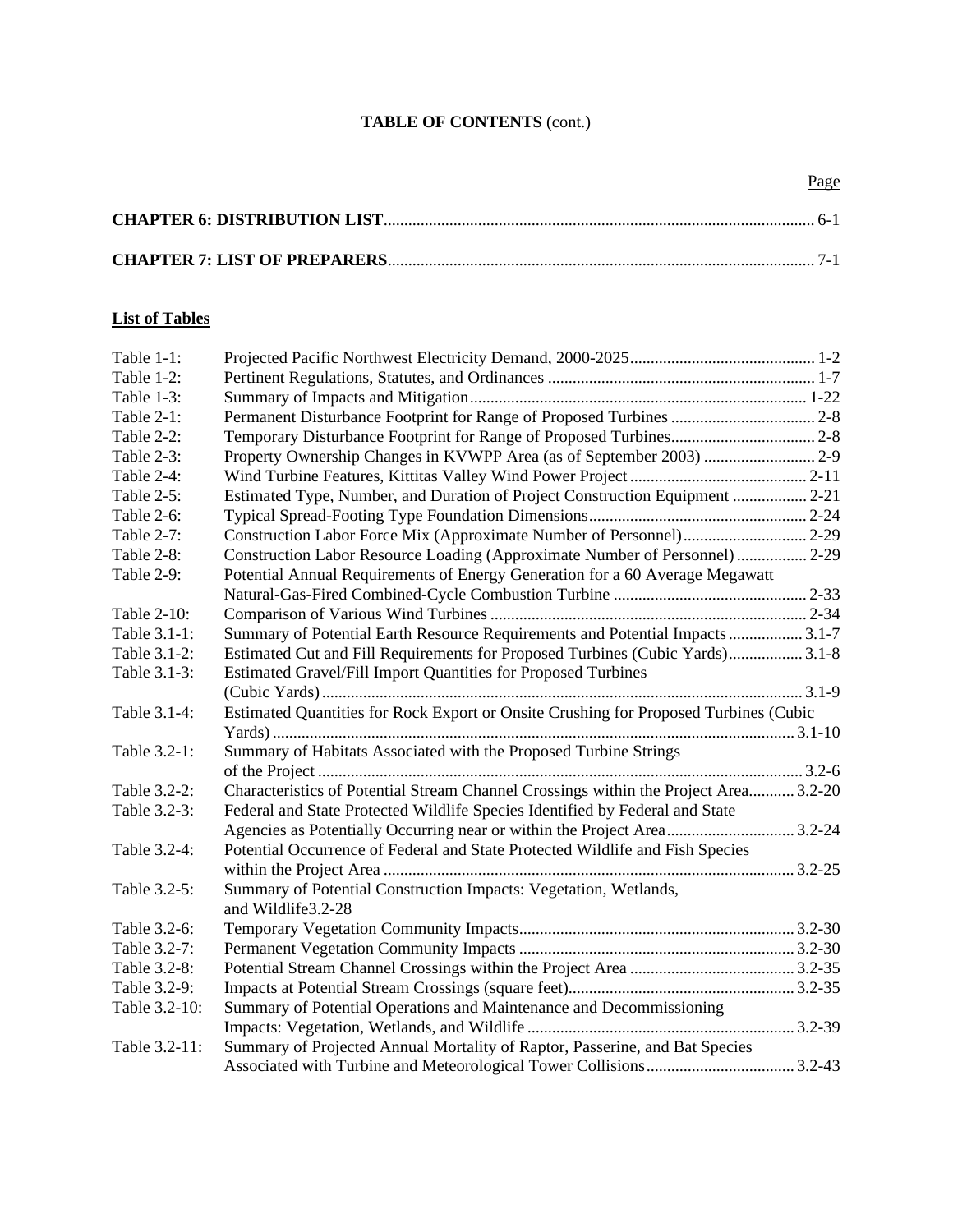| Table 3.2-12: | Summary of Fatalities at Operating Wind Power Projects in the United States of Federal<br>and State Protected Bird Species Observed during 2002 Project Area |  |
|---------------|--------------------------------------------------------------------------------------------------------------------------------------------------------------|--|
|               |                                                                                                                                                              |  |
| Table 3.2-13: | Proposed Mitigation Ratios and Replacement Acres of Habitat under the                                                                                        |  |
|               |                                                                                                                                                              |  |
| Table 3.3-1:  | Summary of Potential Water Resources Use and Potential Impacts3.3-4                                                                                          |  |
| Table 3.4-1:  |                                                                                                                                                              |  |
| Table 3.4-2:  | Kittitas Valley Wind Power Project Wind Turbine Shadow-Flicker Analysis 3.4-11                                                                               |  |
| Table 3.4-3:  |                                                                                                                                                              |  |
| Table 3.5-1:  |                                                                                                                                                              |  |
| Table 3.5-2:  |                                                                                                                                                              |  |
| Table 3.5-3:  |                                                                                                                                                              |  |
| Table 3.5-4:  |                                                                                                                                                              |  |
| Table 3.5-5:  | Summary of Potential Energy and Natural Resources Requirements3.5-9                                                                                          |  |
| Table 3.6-1:  | Parks, Recreational Facilities, and Activities within 25 Miles of the Project 3.6-5                                                                          |  |
| Table 3.6-2:  |                                                                                                                                                              |  |
| Table 3.6-3:  |                                                                                                                                                              |  |
| Table 3.7-1:  |                                                                                                                                                              |  |
| Table 3.7-2:  |                                                                                                                                                              |  |
| Table 3.7-3:  |                                                                                                                                                              |  |
| Table 3.7-4:  | Kittitas County and Washington State Employment by Industry, 2000 3.7-3                                                                                      |  |
| Table 3.7-5:  | Unemployment Rate Trends in Kittitas County and Washington State,                                                                                            |  |
|               |                                                                                                                                                              |  |
| Table 3.7-6:  |                                                                                                                                                              |  |
| Table 3.7-7:  | Kittitas County and Washington State Taxable Retail Sales,                                                                                                   |  |
|               |                                                                                                                                                              |  |
| Table 3.7-8:  |                                                                                                                                                              |  |
| Table 3.7-9:  |                                                                                                                                                              |  |
| Table 3.7-10: | Summary of Direct, Indirect, and Induced Employment and Income Impacts                                                                                       |  |
|               |                                                                                                                                                              |  |
| Table 3.7-11: | Operations and Maintenance Labor Force (Number of Personnel)  3.7-14                                                                                         |  |
| Table 3.7-12: | Annual Employment and Income Impacts in Kittitas County during Operations (2002\$)                                                                           |  |
| Table 3.7-13: | Allocation of Added Annual Property Tax Revenue in Kittitas County for the Middle                                                                            |  |
|               |                                                                                                                                                              |  |
| Table 3.7-14: | Additional Kittitas County Government Tax Revenues for the Middle Scenario 3.7-21                                                                            |  |
| Table 3.8-1:  |                                                                                                                                                              |  |
| Table 3.9-1:  |                                                                                                                                                              |  |
| Table 3.10-1: | Average Daily Traffic Volumes and Estimated Percentage of Trucks  3.10-4                                                                                     |  |
| Table 3.10-2: |                                                                                                                                                              |  |
| Table 3.10-3: |                                                                                                                                                              |  |
| Table 3.10-4: |                                                                                                                                                              |  |
| Table 3.10-5: |                                                                                                                                                              |  |
| Table 3.10-6: | Total PM Peak Hour and LOS Construction Impacts (Lower End Scenario)  3.10-11                                                                                |  |
| Table 3.10-7: | Existing and Future Daily Peak-Hour Traffic Volumes and LOS with and without Project                                                                         |  |
|               |                                                                                                                                                              |  |
| Table 3.10-8: | Existing, Future Daily, and Peak-Hour Traffic Volumes and LOS                                                                                                |  |
|               |                                                                                                                                                              |  |
|               |                                                                                                                                                              |  |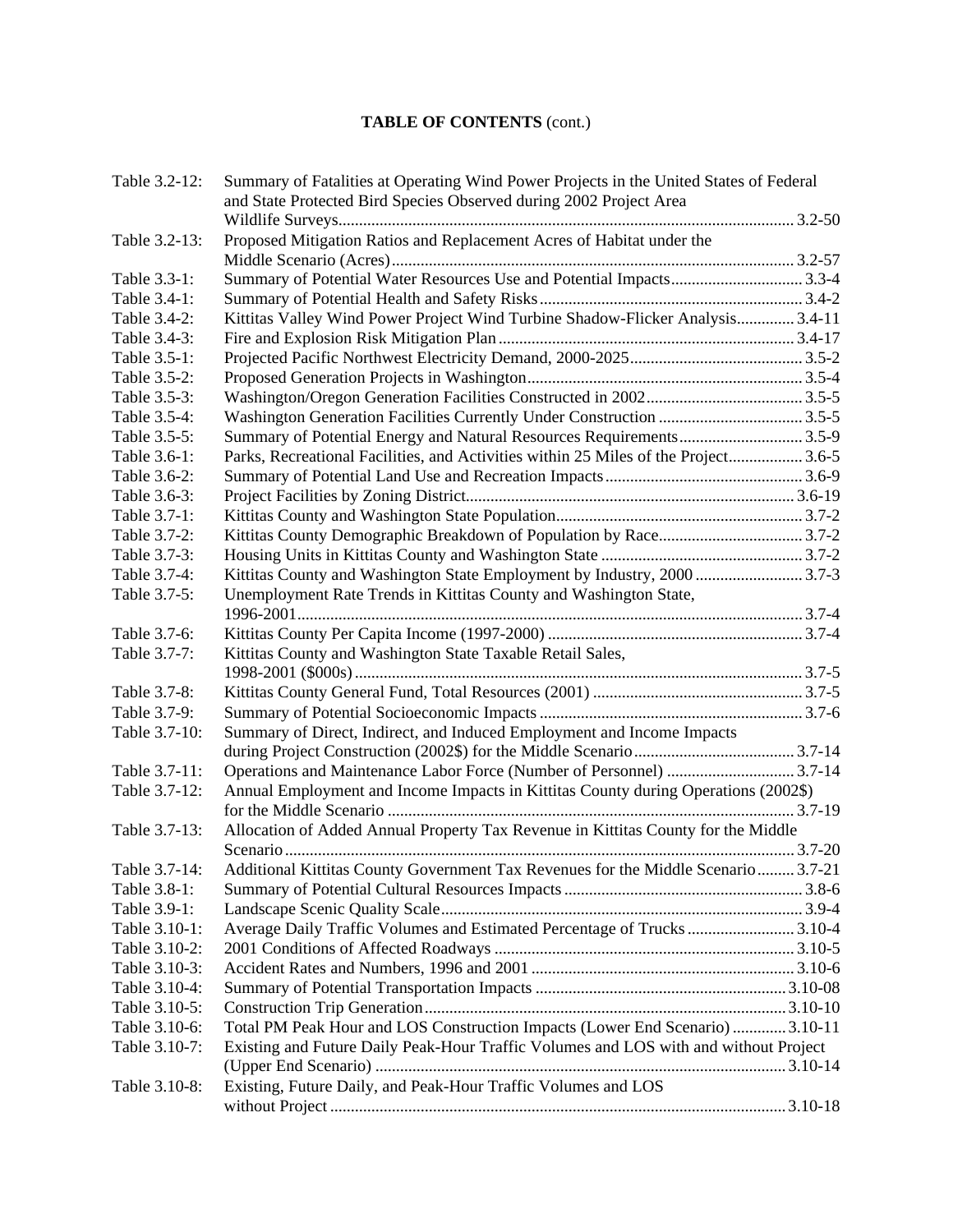| Table 3.11-1: |                                                                                    |  |
|---------------|------------------------------------------------------------------------------------|--|
| Table 3.11-2: | Typical CO <sub>2</sub> Emission Factors for Electrical Generating Stations 3.11-9 |  |
| Table 3.12-1: |                                                                                    |  |
| Table 3.12-2: |                                                                                    |  |
| Table 3.12-3: |                                                                                    |  |
| Table 3.12-4: |                                                                                    |  |
| Table 3.12-5: |                                                                                    |  |
| Table 3.13-1: | School District Student Population in the KVWPP Area,                              |  |
|               |                                                                                    |  |
| Table 3.13-2: |                                                                                    |  |
| Table 3.13-3: | Summary of Potential Operations and Maintenance, and Decommissioning               |  |
|               |                                                                                    |  |
| Table 3.14-1: | Summary of Proposed Wind Power Project Features in Kittitas County                 |  |
|               |                                                                                    |  |
| Table 3.14-2: | Cumulative Income Impacts Generated by Construction Employment in                  |  |
|               | Kittitas County (2002\$) for Kittitas Valley and Desert Claim Projects3.14-15      |  |
| Table 3.14-3: | Annual Cumulative Income Impacts in Kittitas County during Operations              |  |
|               |                                                                                    |  |
| Table 3.14-4: | Cumulative Potential Property Tax Revenues in Kittitas County with                 |  |
|               |                                                                                    |  |
| Table 3.14-5: | Existing and Future Daily and Peak-Hour Traffic Volumes and LOS                    |  |
|               |                                                                                    |  |
| Table 3.14-6: | Total PM Peak Hour and LOS for Combined Construction Impacts on the                |  |
|               |                                                                                    |  |
|               |                                                                                    |  |

# **List of Figures**

| Figure $1-1$ :   |             |
|------------------|-------------|
| Figure $1-2$ :   |             |
| Figure $2-1$ :   |             |
| Figure $2-2$ :   |             |
| Figure $2-3$ :   |             |
| Figure $2-4$ :   |             |
| Figure $2-5$ :   |             |
| Figure $2-6$ :   |             |
| Figure $2-7$ :   |             |
| Figure 2-8:      |             |
| Figure 2-9:      |             |
| Figure $2-10$ :  |             |
| Figure $3.1-1$ : |             |
| Figure $3.1-2$ : |             |
| Figure $3.2-1$ : |             |
| Figure $3.2-2$ : | $.3.2 - 11$ |
| Figure $3.2-3$ : |             |
| Figure $3.2-4$ : |             |
| Figure $3.2-5$ : |             |
| Figure $3.4-1$ : |             |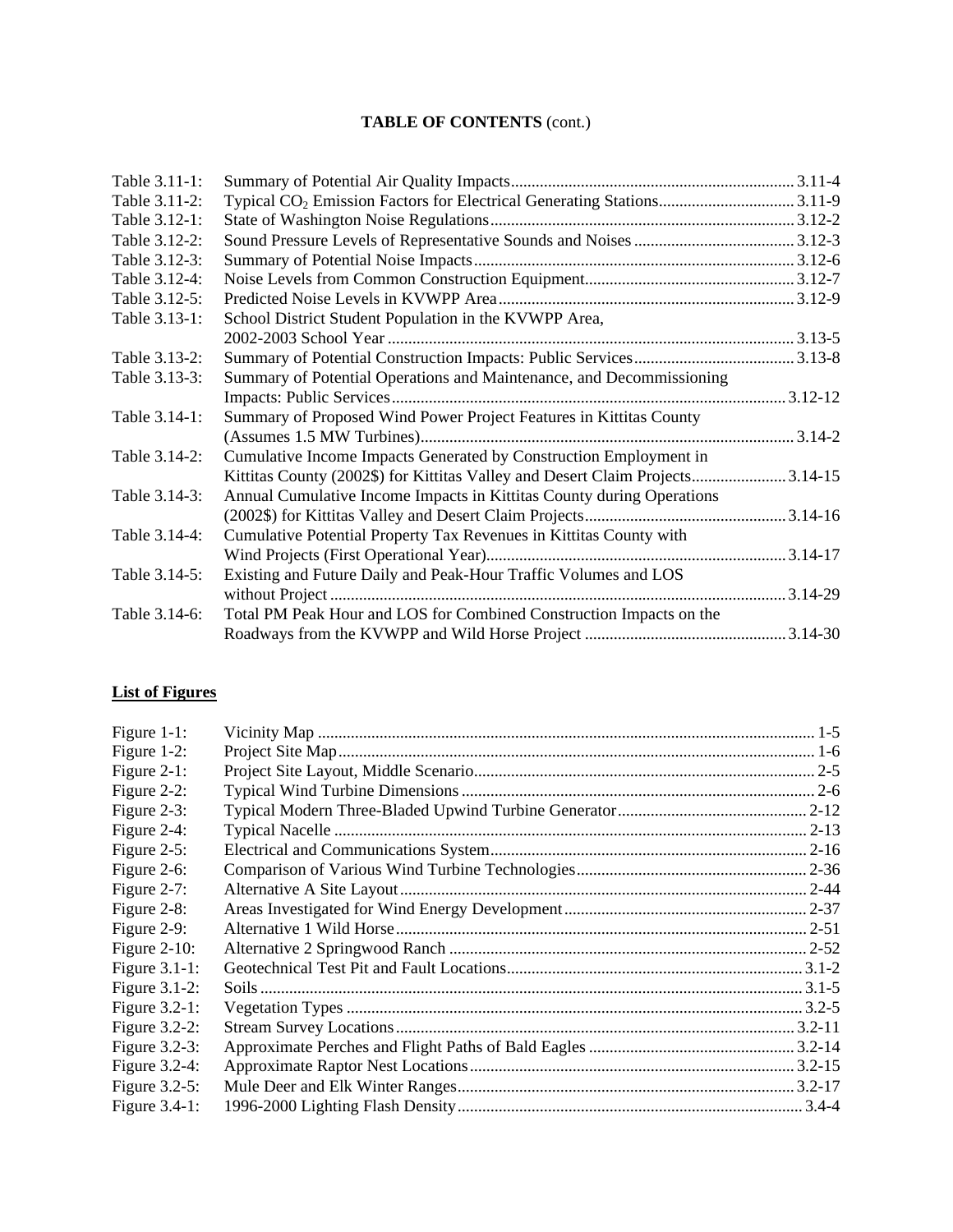| Figure 3.6-1:<br>Figure $3.6-2$ :<br>Figure 3.6-3:<br>Figure 3.7-1:<br>Figure 3.9-1:<br>Figure $3.9-2$ :<br>Figure 3.9-3:<br>Figure 3.9-4:<br>Figure 3.9-5:<br>Figure 3.9-6:<br>Figure 3.9-7:<br>Figure 3.9-8:<br>Figure 3.9-9:<br>Figure 3.9-10:<br>Figure 3.9-11:<br>Figure 3.9-12:<br>Figure 3.9-13:<br>Figure 3.9-14:<br>Figure 3.9-15:<br>Figure 3.9-16:<br>Figure 3.9-17:<br>Figure 3.9-18:<br>Figure 3.9-19:<br>Figure 3.9-20:<br>Figure 3.9-21:<br>Figure 3.9-22:<br>Figure 3.9-23:<br>Figure 3.9-24:<br>Figure 3.9-25:<br>Figure 3.9-26:<br>Figure 3.9-27:<br>Figure 3.9-28:<br>Figure 3.10-1:<br>Figure 3.11-1:<br>Figure 3.13-1:<br>Cumulative Study Area for Kittitas Valley, Desert Claim, and<br>Figure 3.14-1:<br>Figure 3.14-2:<br>Figure 3.14-3:<br>Viewpoint 1: Simulated Conditions Kittitas Valley Wind Power Project  3.14-22<br>Figure 3.14-4:<br>Viewpoint 1: Simulated Conditions Desert Claim Wind Power Project  3.14-23<br>Figure 3.14-5:<br>Figure 3.14-6:<br>Figure 3.14-7:<br>Figure 3.14-8: | Figure $3.4-2$ : |  |
|----------------------------------------------------------------------------------------------------------------------------------------------------------------------------------------------------------------------------------------------------------------------------------------------------------------------------------------------------------------------------------------------------------------------------------------------------------------------------------------------------------------------------------------------------------------------------------------------------------------------------------------------------------------------------------------------------------------------------------------------------------------------------------------------------------------------------------------------------------------------------------------------------------------------------------------------------------------------------------------------------------------------------|------------------|--|
|                                                                                                                                                                                                                                                                                                                                                                                                                                                                                                                                                                                                                                                                                                                                                                                                                                                                                                                                                                                                                            |                  |  |
|                                                                                                                                                                                                                                                                                                                                                                                                                                                                                                                                                                                                                                                                                                                                                                                                                                                                                                                                                                                                                            |                  |  |
|                                                                                                                                                                                                                                                                                                                                                                                                                                                                                                                                                                                                                                                                                                                                                                                                                                                                                                                                                                                                                            |                  |  |
|                                                                                                                                                                                                                                                                                                                                                                                                                                                                                                                                                                                                                                                                                                                                                                                                                                                                                                                                                                                                                            |                  |  |
|                                                                                                                                                                                                                                                                                                                                                                                                                                                                                                                                                                                                                                                                                                                                                                                                                                                                                                                                                                                                                            |                  |  |
|                                                                                                                                                                                                                                                                                                                                                                                                                                                                                                                                                                                                                                                                                                                                                                                                                                                                                                                                                                                                                            |                  |  |
|                                                                                                                                                                                                                                                                                                                                                                                                                                                                                                                                                                                                                                                                                                                                                                                                                                                                                                                                                                                                                            |                  |  |
|                                                                                                                                                                                                                                                                                                                                                                                                                                                                                                                                                                                                                                                                                                                                                                                                                                                                                                                                                                                                                            |                  |  |
|                                                                                                                                                                                                                                                                                                                                                                                                                                                                                                                                                                                                                                                                                                                                                                                                                                                                                                                                                                                                                            |                  |  |
|                                                                                                                                                                                                                                                                                                                                                                                                                                                                                                                                                                                                                                                                                                                                                                                                                                                                                                                                                                                                                            |                  |  |
|                                                                                                                                                                                                                                                                                                                                                                                                                                                                                                                                                                                                                                                                                                                                                                                                                                                                                                                                                                                                                            |                  |  |
|                                                                                                                                                                                                                                                                                                                                                                                                                                                                                                                                                                                                                                                                                                                                                                                                                                                                                                                                                                                                                            |                  |  |
|                                                                                                                                                                                                                                                                                                                                                                                                                                                                                                                                                                                                                                                                                                                                                                                                                                                                                                                                                                                                                            |                  |  |
|                                                                                                                                                                                                                                                                                                                                                                                                                                                                                                                                                                                                                                                                                                                                                                                                                                                                                                                                                                                                                            |                  |  |
|                                                                                                                                                                                                                                                                                                                                                                                                                                                                                                                                                                                                                                                                                                                                                                                                                                                                                                                                                                                                                            |                  |  |
|                                                                                                                                                                                                                                                                                                                                                                                                                                                                                                                                                                                                                                                                                                                                                                                                                                                                                                                                                                                                                            |                  |  |
|                                                                                                                                                                                                                                                                                                                                                                                                                                                                                                                                                                                                                                                                                                                                                                                                                                                                                                                                                                                                                            |                  |  |
|                                                                                                                                                                                                                                                                                                                                                                                                                                                                                                                                                                                                                                                                                                                                                                                                                                                                                                                                                                                                                            |                  |  |
|                                                                                                                                                                                                                                                                                                                                                                                                                                                                                                                                                                                                                                                                                                                                                                                                                                                                                                                                                                                                                            |                  |  |
|                                                                                                                                                                                                                                                                                                                                                                                                                                                                                                                                                                                                                                                                                                                                                                                                                                                                                                                                                                                                                            |                  |  |
|                                                                                                                                                                                                                                                                                                                                                                                                                                                                                                                                                                                                                                                                                                                                                                                                                                                                                                                                                                                                                            |                  |  |
|                                                                                                                                                                                                                                                                                                                                                                                                                                                                                                                                                                                                                                                                                                                                                                                                                                                                                                                                                                                                                            |                  |  |
|                                                                                                                                                                                                                                                                                                                                                                                                                                                                                                                                                                                                                                                                                                                                                                                                                                                                                                                                                                                                                            |                  |  |
|                                                                                                                                                                                                                                                                                                                                                                                                                                                                                                                                                                                                                                                                                                                                                                                                                                                                                                                                                                                                                            |                  |  |
|                                                                                                                                                                                                                                                                                                                                                                                                                                                                                                                                                                                                                                                                                                                                                                                                                                                                                                                                                                                                                            |                  |  |
|                                                                                                                                                                                                                                                                                                                                                                                                                                                                                                                                                                                                                                                                                                                                                                                                                                                                                                                                                                                                                            |                  |  |
|                                                                                                                                                                                                                                                                                                                                                                                                                                                                                                                                                                                                                                                                                                                                                                                                                                                                                                                                                                                                                            |                  |  |
|                                                                                                                                                                                                                                                                                                                                                                                                                                                                                                                                                                                                                                                                                                                                                                                                                                                                                                                                                                                                                            |                  |  |
|                                                                                                                                                                                                                                                                                                                                                                                                                                                                                                                                                                                                                                                                                                                                                                                                                                                                                                                                                                                                                            |                  |  |
|                                                                                                                                                                                                                                                                                                                                                                                                                                                                                                                                                                                                                                                                                                                                                                                                                                                                                                                                                                                                                            |                  |  |
|                                                                                                                                                                                                                                                                                                                                                                                                                                                                                                                                                                                                                                                                                                                                                                                                                                                                                                                                                                                                                            |                  |  |
|                                                                                                                                                                                                                                                                                                                                                                                                                                                                                                                                                                                                                                                                                                                                                                                                                                                                                                                                                                                                                            |                  |  |
|                                                                                                                                                                                                                                                                                                                                                                                                                                                                                                                                                                                                                                                                                                                                                                                                                                                                                                                                                                                                                            |                  |  |
|                                                                                                                                                                                                                                                                                                                                                                                                                                                                                                                                                                                                                                                                                                                                                                                                                                                                                                                                                                                                                            |                  |  |
|                                                                                                                                                                                                                                                                                                                                                                                                                                                                                                                                                                                                                                                                                                                                                                                                                                                                                                                                                                                                                            | Figure 3.12-1:   |  |
|                                                                                                                                                                                                                                                                                                                                                                                                                                                                                                                                                                                                                                                                                                                                                                                                                                                                                                                                                                                                                            |                  |  |
|                                                                                                                                                                                                                                                                                                                                                                                                                                                                                                                                                                                                                                                                                                                                                                                                                                                                                                                                                                                                                            |                  |  |
|                                                                                                                                                                                                                                                                                                                                                                                                                                                                                                                                                                                                                                                                                                                                                                                                                                                                                                                                                                                                                            |                  |  |
|                                                                                                                                                                                                                                                                                                                                                                                                                                                                                                                                                                                                                                                                                                                                                                                                                                                                                                                                                                                                                            |                  |  |
|                                                                                                                                                                                                                                                                                                                                                                                                                                                                                                                                                                                                                                                                                                                                                                                                                                                                                                                                                                                                                            |                  |  |
|                                                                                                                                                                                                                                                                                                                                                                                                                                                                                                                                                                                                                                                                                                                                                                                                                                                                                                                                                                                                                            |                  |  |
|                                                                                                                                                                                                                                                                                                                                                                                                                                                                                                                                                                                                                                                                                                                                                                                                                                                                                                                                                                                                                            |                  |  |
|                                                                                                                                                                                                                                                                                                                                                                                                                                                                                                                                                                                                                                                                                                                                                                                                                                                                                                                                                                                                                            |                  |  |
|                                                                                                                                                                                                                                                                                                                                                                                                                                                                                                                                                                                                                                                                                                                                                                                                                                                                                                                                                                                                                            |                  |  |
|                                                                                                                                                                                                                                                                                                                                                                                                                                                                                                                                                                                                                                                                                                                                                                                                                                                                                                                                                                                                                            |                  |  |